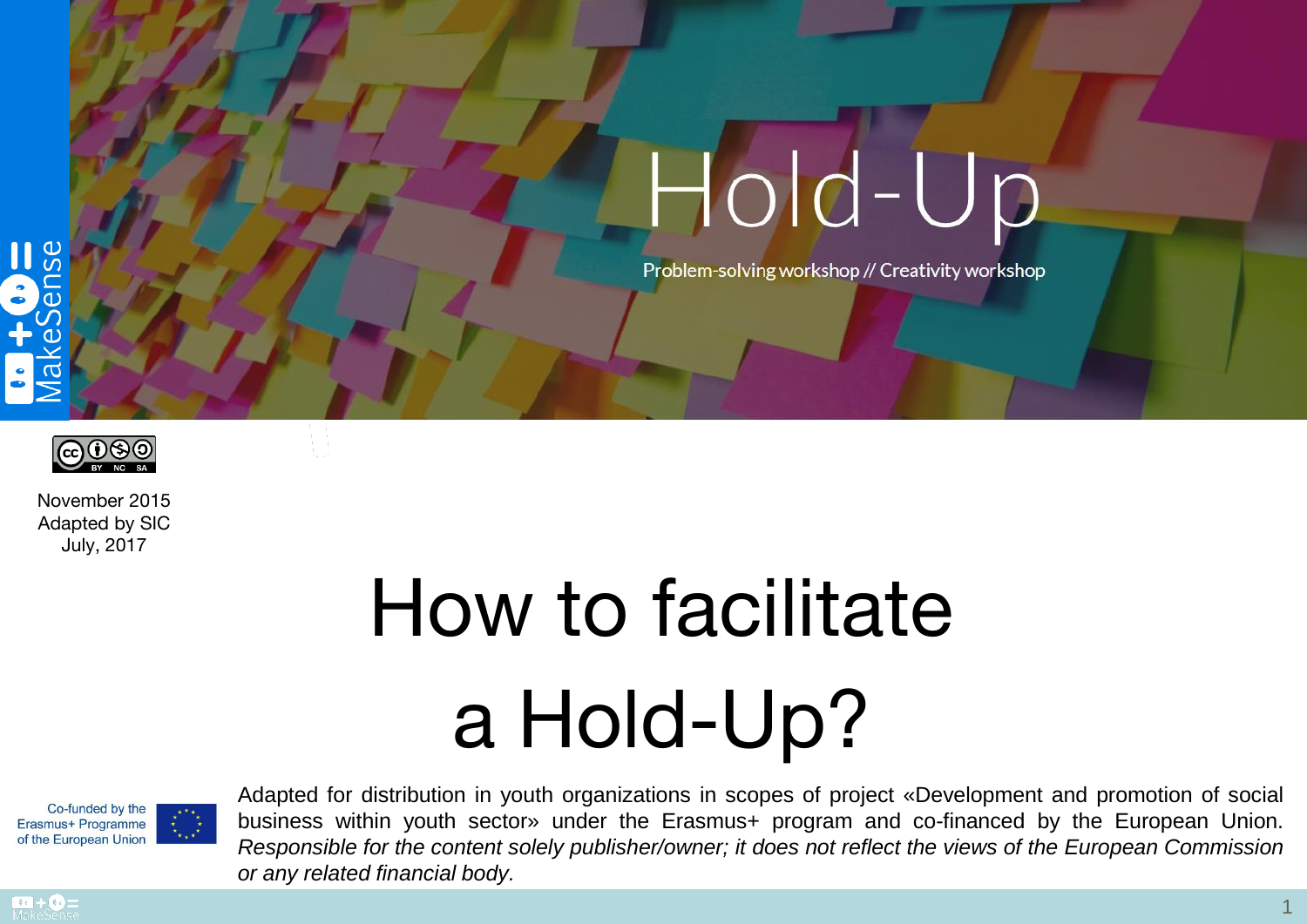## Meet your social entrepreneur 3 weeks before to understand the project and the context and formulate the challenge

Questions to ask to formulate the question for Hold-up!

1. What is your current most pressing challenge? Why?

2. Why is this problem important? What are you expecting after the solution of the problem? What would change?

3. What have you already tried to do to solve it? What worked and didn't and why? What is the solution that seems obvious maybe but you know it is not really that good. To make sure to avoid to get to this solution during the holdup.

4. What tools/knowledge does your team have to solve this challenge?

5. What are 3 specific objectives that wants to achieve if the challenge is solved. (To increase Y in X amount of time. To reduce B, to impact YX amount of people). and 3 restrictions to solve his challenge. (Time, money, resources, lack of experience, etc.)

BONUS : ask a question about how he/she is going to use the solution afterwards. This helps understand better what he/she expect and the template to use.

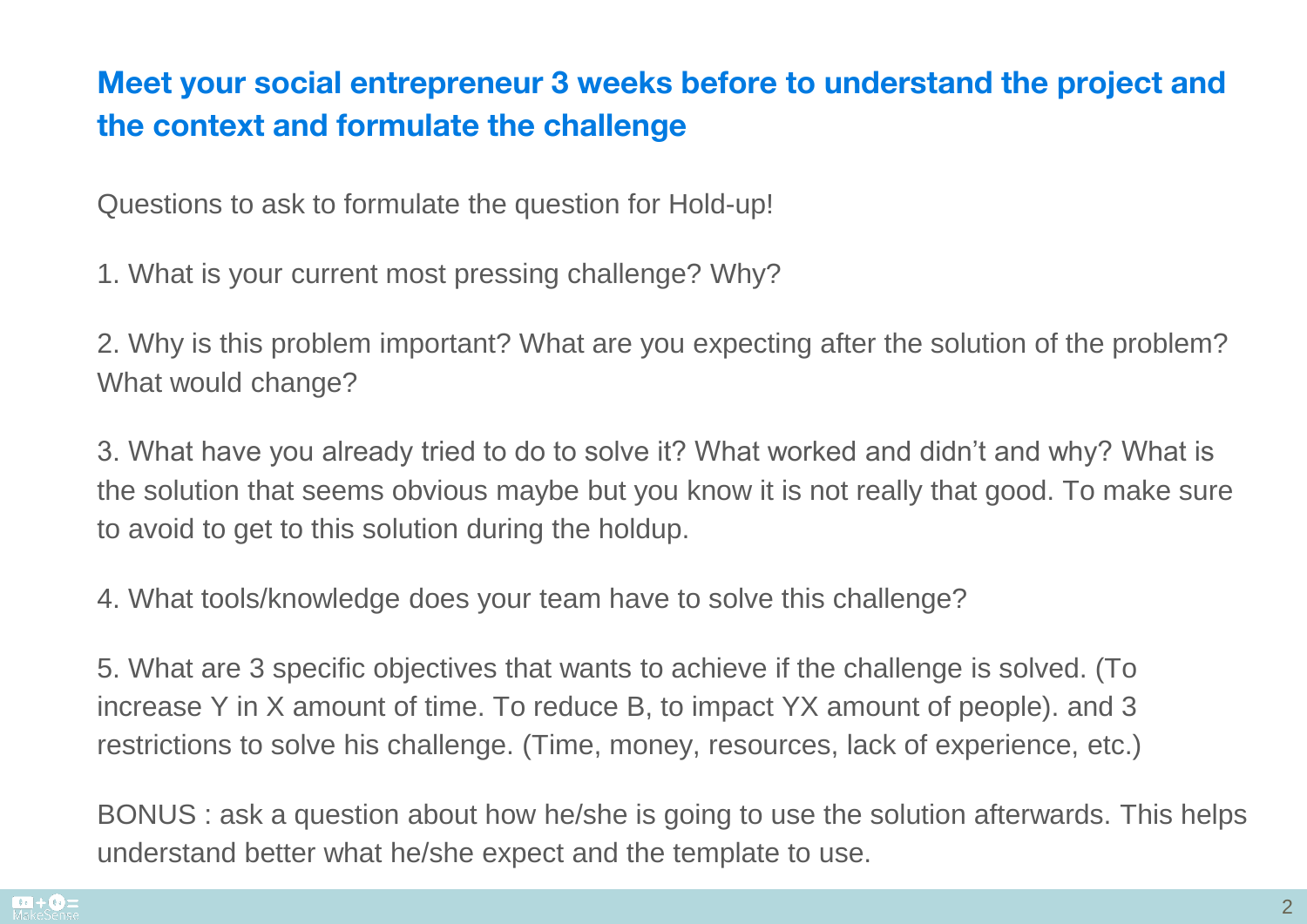## Advices to conduct the interview :

1. During the interview, try to reformulate the problem and say it out loud to the entrepreneur to assure you both understand the challenge. At the end, try also to reformulate the objectives & constraints.

2. After the interview, identify the most urgent solution needed and reformulate the challenge into one very specific question.

3. Stay focused with your questions during the interview.

4. Be aware of the timeyou have with the entrepreneur.

5. Select only one challenge. It's better to do 2 holdups than having one with a broad/unclear problem.

## Define:

CHALLEGE: How to.........................................?

RESULT expected from Hold-up!

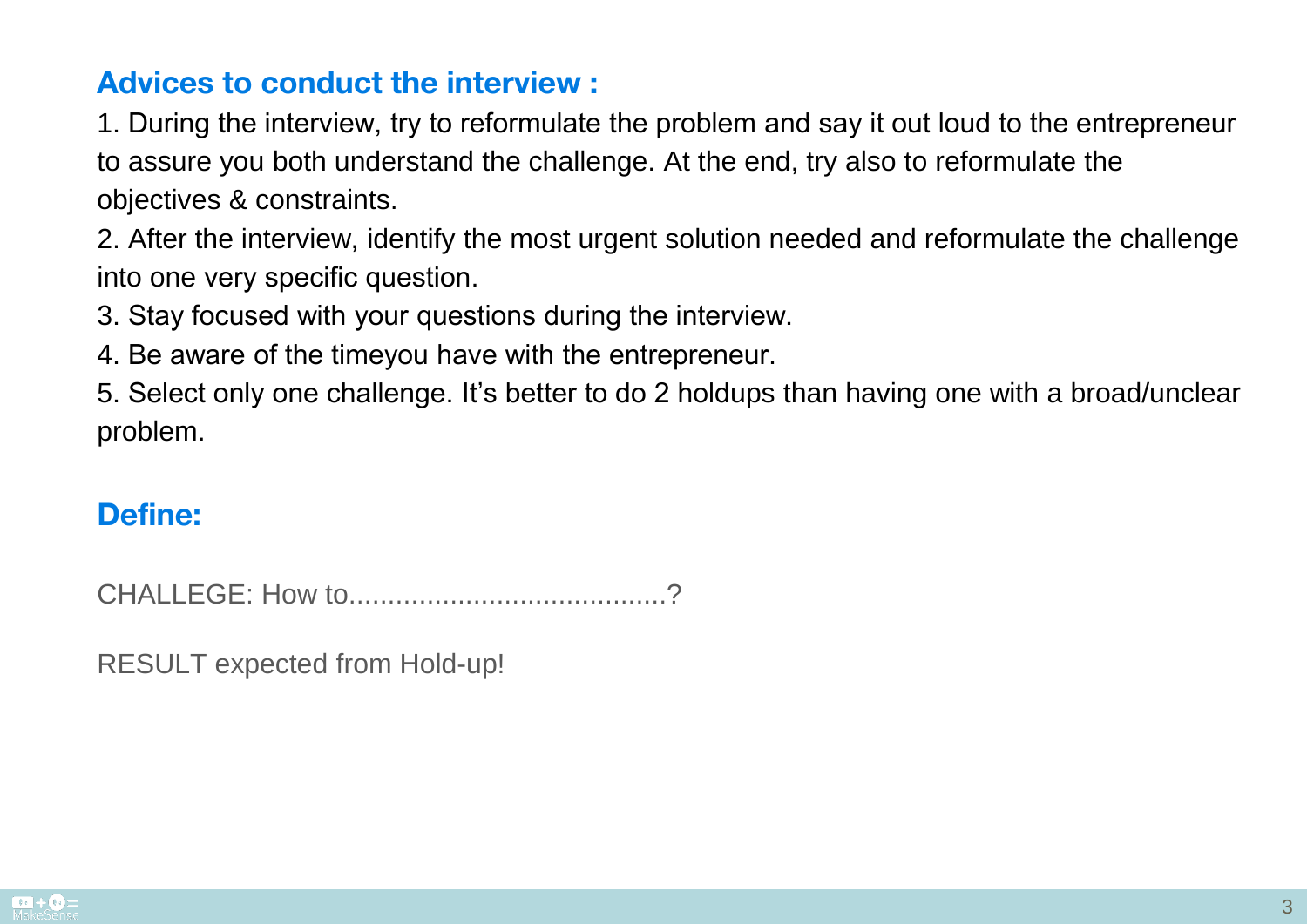#### **Prepare 10 questions for brainstorming, concentrate on challegne, question and solution you need! FOR INSPIRATION: About the project**

❏ What are the **key assets / main added value / strong values** of the project or organisation?

❏ What **object / picture / symbol** could represent the project or organisation? What name and specific vocabulary /

themes could be associated with the project?

❏ What **stereotypes / preconceived ideas / clichés / conventions** (rules, principles…) do you have (or others can

have) about the sector / the project / the people involved?

#### **Target and mobilization:**

❏ What is **appealing to the target users** in general? What would they like about this project?

❏ What are the **key messages** that are relevant to them? How could you create a really unique relationship with them?

❏ If you were the target user, **what could convince you** to use the solution? to spread the word about the solution?

❏ How could you **reward people** for using the solution / participating in the project? How could you increase their engagement?

❏ What could **make people stop using** the solution / participating in the project? How could you overcome these

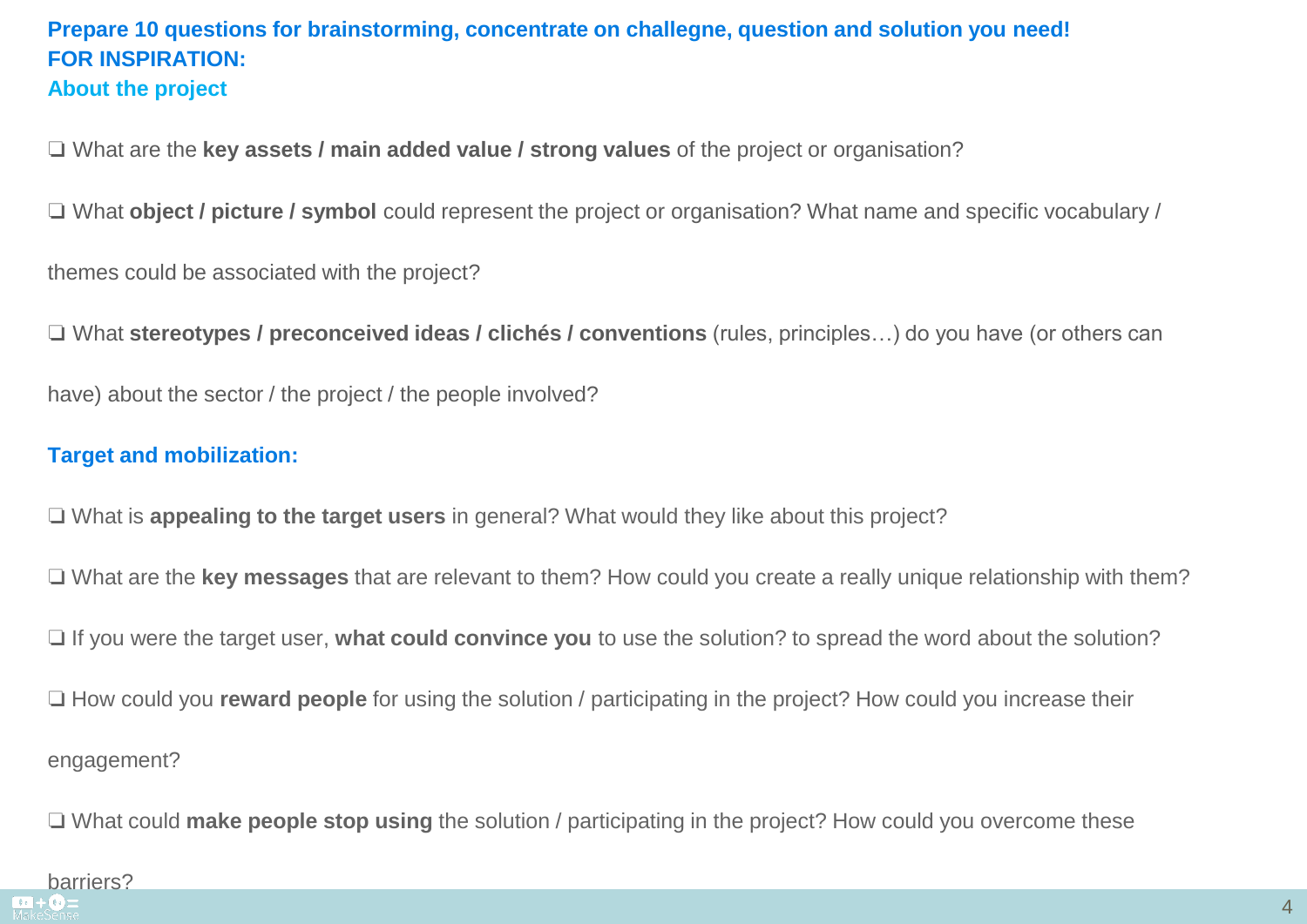#### **FOR INSPIRATION: Resources**

❏ What **additional resources** (knowledge, expertise / materials, equipment, money / work-force, network) would

you really need to answer the challenge? How could you find those resources (acquisition, partnership…)?

#### **Utopia - No limit**

❏ If you were **a prime minister/president/king**, Bill Gates, Nelson Mandela, Mother Theresa, Steve Jobs…

❏ If you were **a super-hero** or you had magic powers…

❏ If you had **1 Million €**…

❏ If you had **200 volunteers** to help you implement a solution…

**… what would you do to solve the challenge?**

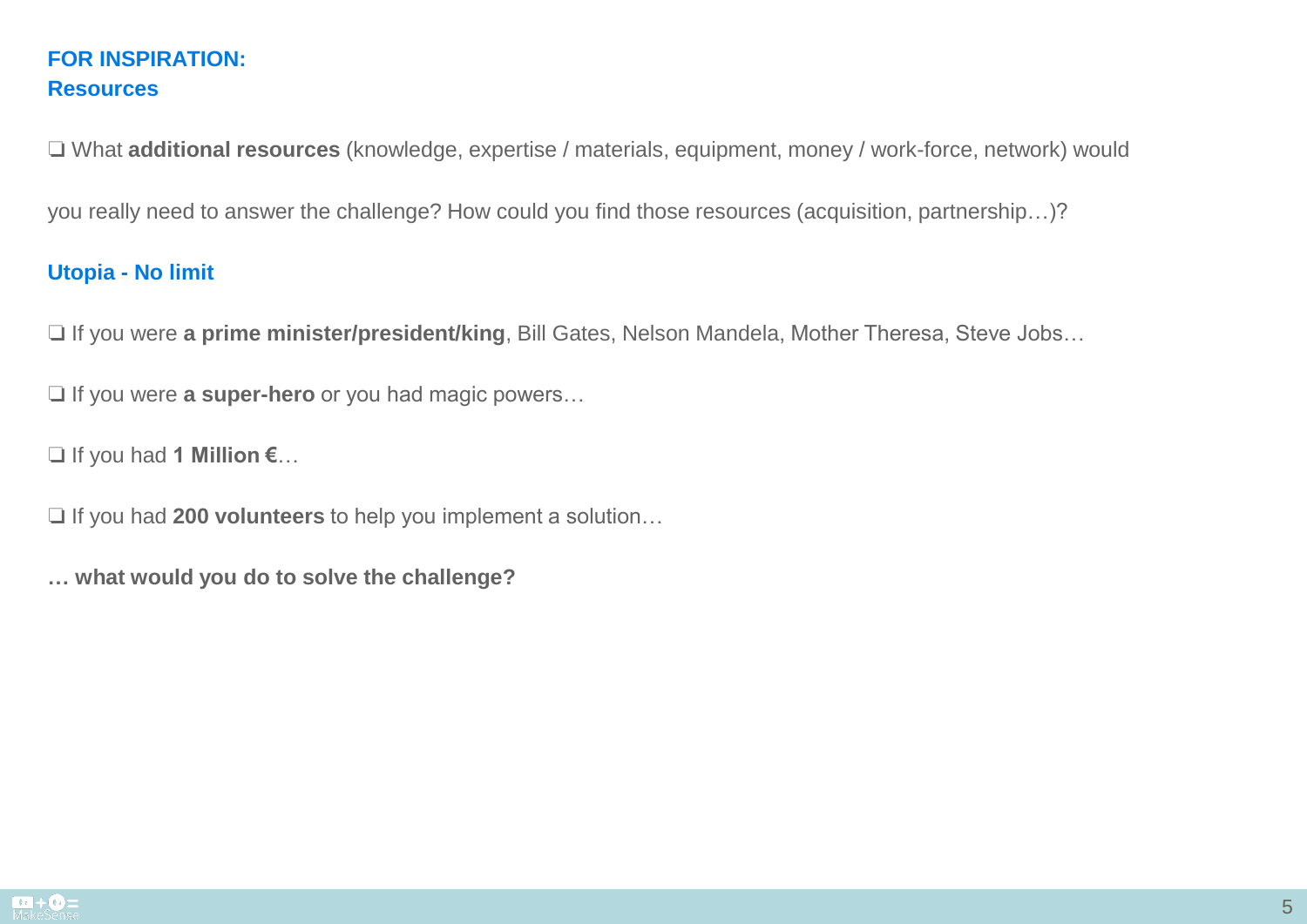#### **FOR INSPIRATION: Maximum constraints**

#### *Time > Emergency*

❏ What actions would you take **tomorrow morning** to start implementing the solution?

❏ How could someone **contribute in only 10 minutes** / in only 1 hour?

*Knowledge > Simplicity*

❏ What could **a 6-year-old child / your grandmother** do to solve the challenge?

*Money/Equipment > Frugality*

❏ How could you solve the challenge if you had **zero budget**?

❏ If everyone was **living in a desert**, how would you solve the challenge?

#### **Last word?**

[You can finish this first part with the question below to make sure everyone expressed their ideas.]

Is there any important aspect of the challenge that we haven't talked about yet?

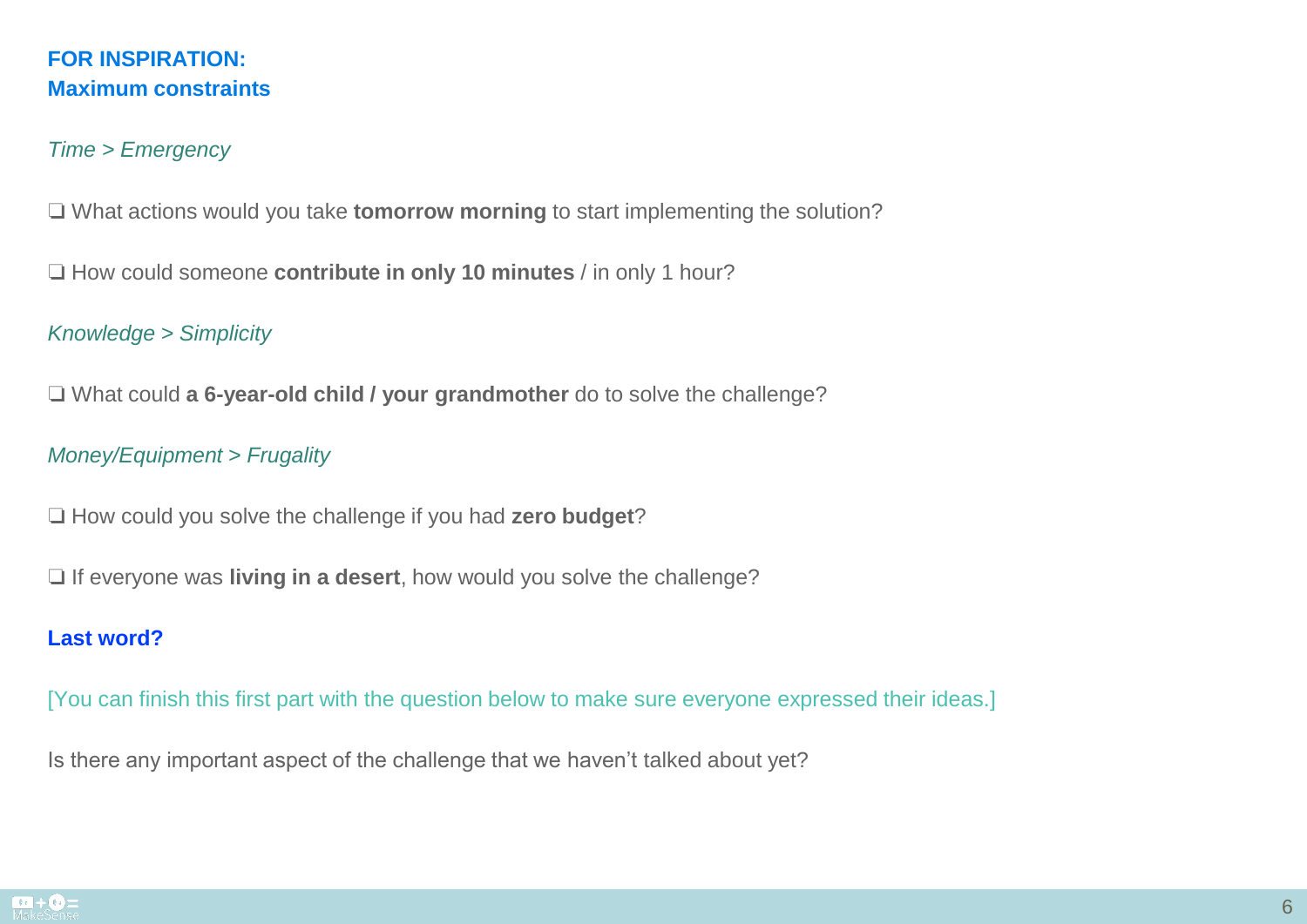

## D-day has come!

On your to-do list don't forget to think about the furniture needed:

- $\rightarrow$  A table + chairs
- → Around 400 post-its and 15 pencils or markers (you can ask the entrepreneur to bring those)
- ➔ Write on paperboards
	- ◆ The challenge, its objective and constraints, the expected output
	- $\blacklozenge$  The security frame and rules for brainstorming
	- The agenda and practical information (Wifi, toilets etc.)

You're ready to facilitate your Hold-Up; arrive earlier to set-up the room and get in the mood.

Put a table in the center of the space with some chairs around and some post-its and pens.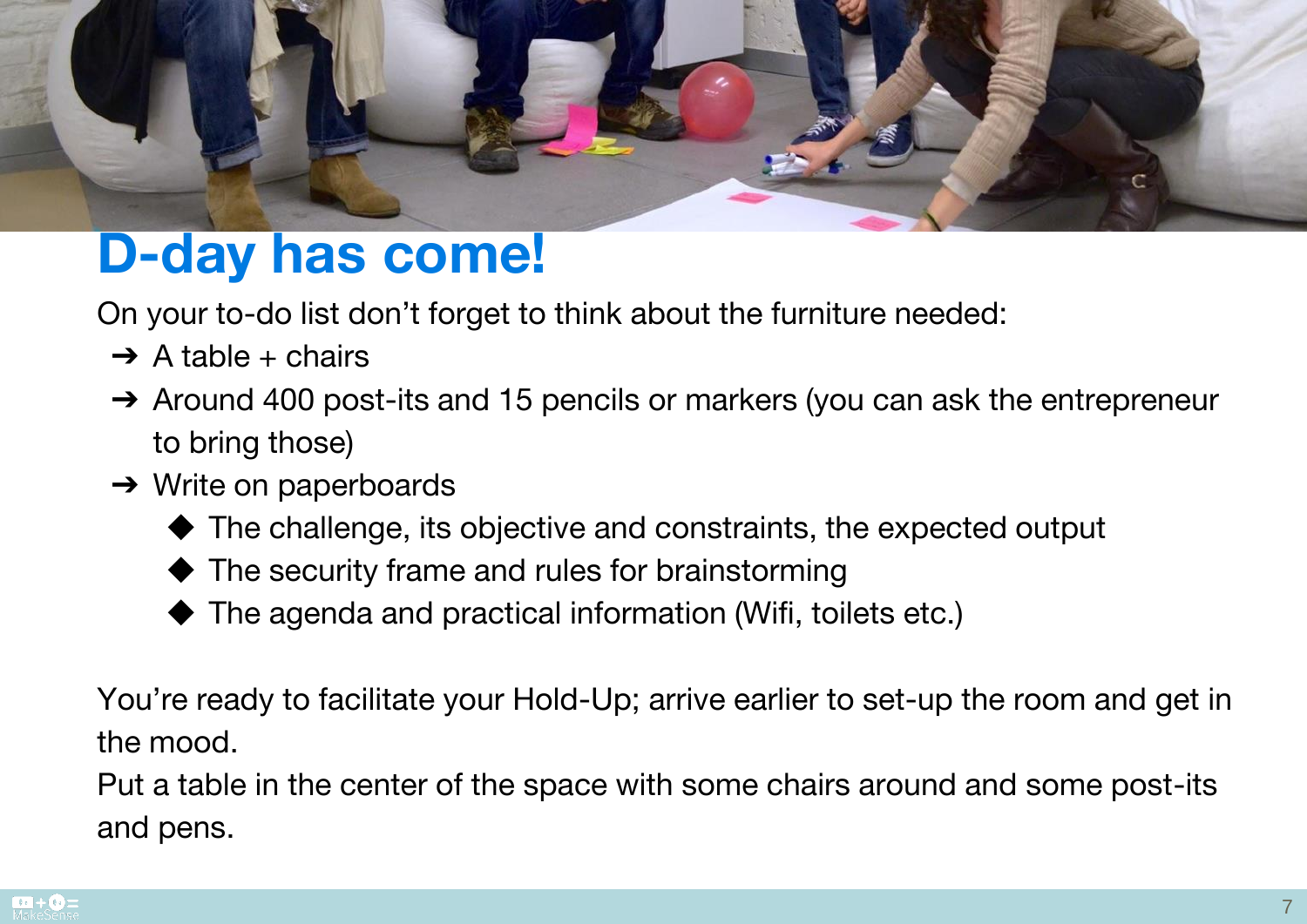#### **Proceedings**

Welcoming participants

## 1- Introduction - 20 min

Presentation of Makesense

Pitch of the social entrepreneur

Presentation of the challenge, objectives and constraints

Questions & Answers related to the challenge

Icebreaker

- 2- Inspiration wall 15 min
- 3- Brainstorming 30 min

Don't forget to remind the participants the IDEAL rules :)

- 4- Building solutions 45 min
- 5- Presenting Solutions 10 min

Thank you and explanations on the opportunity to build a mini-gang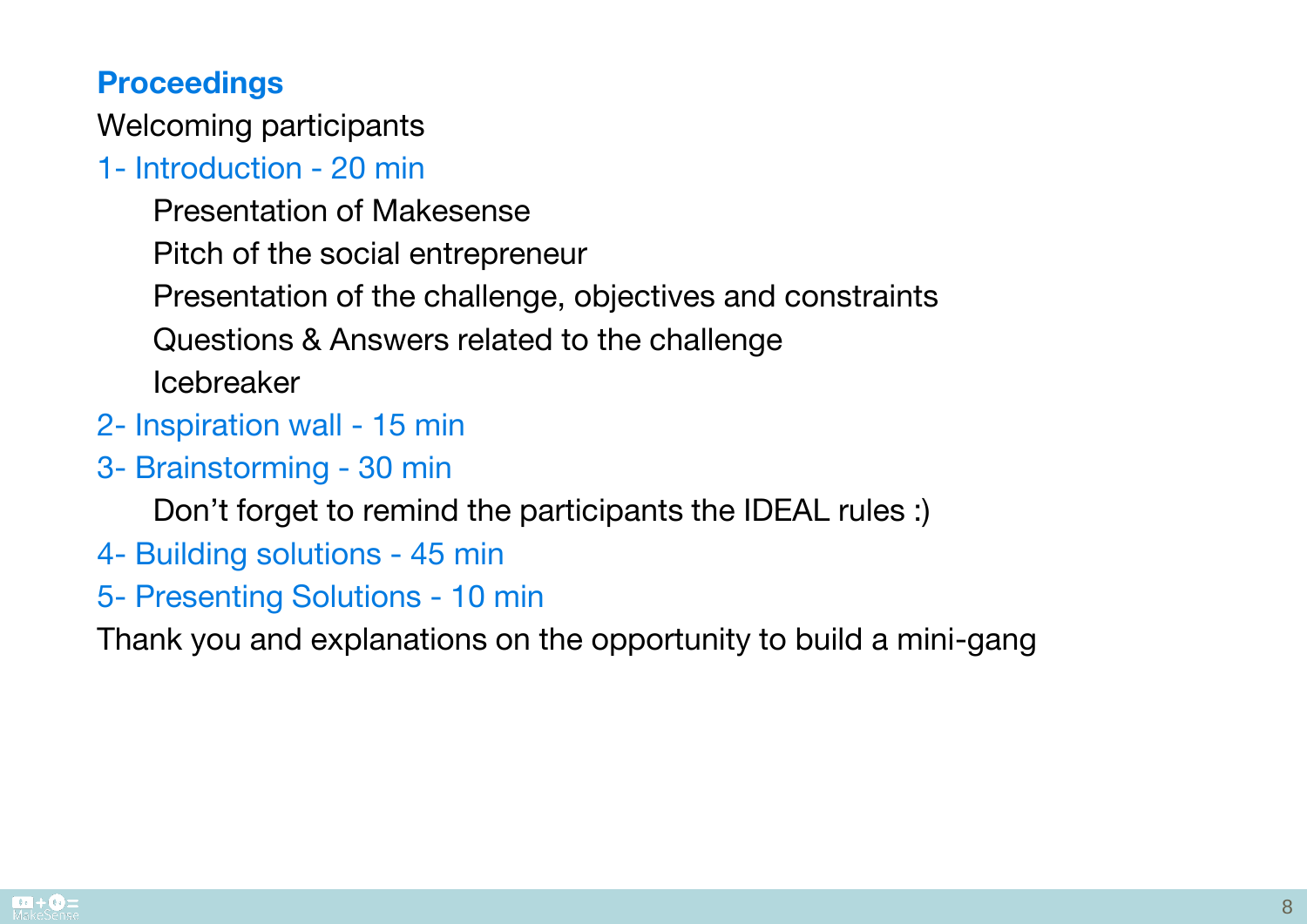#### **Welcoming**

Welcome the first participants with a big smile and tell them to introduce themselves while you wait for the others to start.

## Introduction - 20 min

## Presentation of Makesense (5 min)

"MakeSense helps social entrepreneurs accelerate their impact by mobilizing people to help them! We sensitize people to social business and train them on how to facilitate creativity workshops to bring solutions to the social entrepreneurs' challenges. Any one can participate and join the movement!" Presentation of the socent + their challenge (with objectives and constraints) (5min) Question / Answer (5 min)

Presentation of the workshop - 2 main parts (post-it phase + solution phase) (5 min)

Icebreaker to launch the creative dynamic and make participants feel comfortable (5 min)



1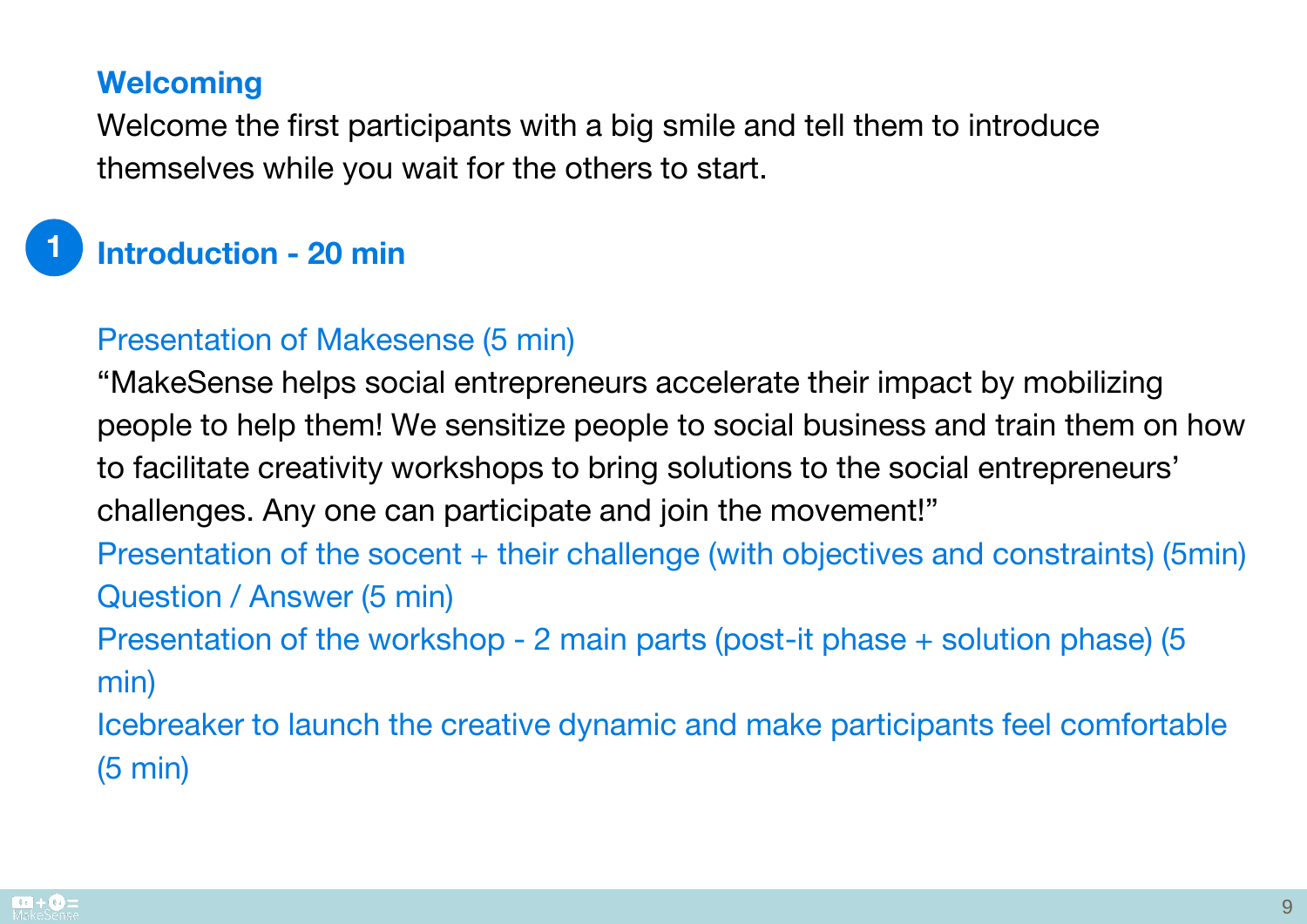## Tell the IDEAL rules:

- → Ideas only. Express your idea in a few words, not in a story.
- $\rightarrow$  Develop on other's ideas (Listening others ideas can inspire new ones)
- → Equality of ideas (no self-censorship or judgment, there is no good or bad idea for you and others.)
- → Achieve 100 ideas. Focus on quantity vs quality on this phase.
- → Liberate yourselves, express all ideas out loud and have fun!

## And POST-IT rules:

- $\rightarrow$  Every idea should be said out loud and written on a post-it;
- 1 idea per post-it
- $\rightarrow$  Write in capital letter (so we can read the post-it from a distance)

#### Inspiration wall (10 minutes: 5 minutes preparation + 10 minutes presentation) 2

This phase is designed to collect existing or obvious ideas and push participants to go further. It can also be used to build a story line or better understand a context.

Depending on the challenge you can choose between one of these 4 exercises: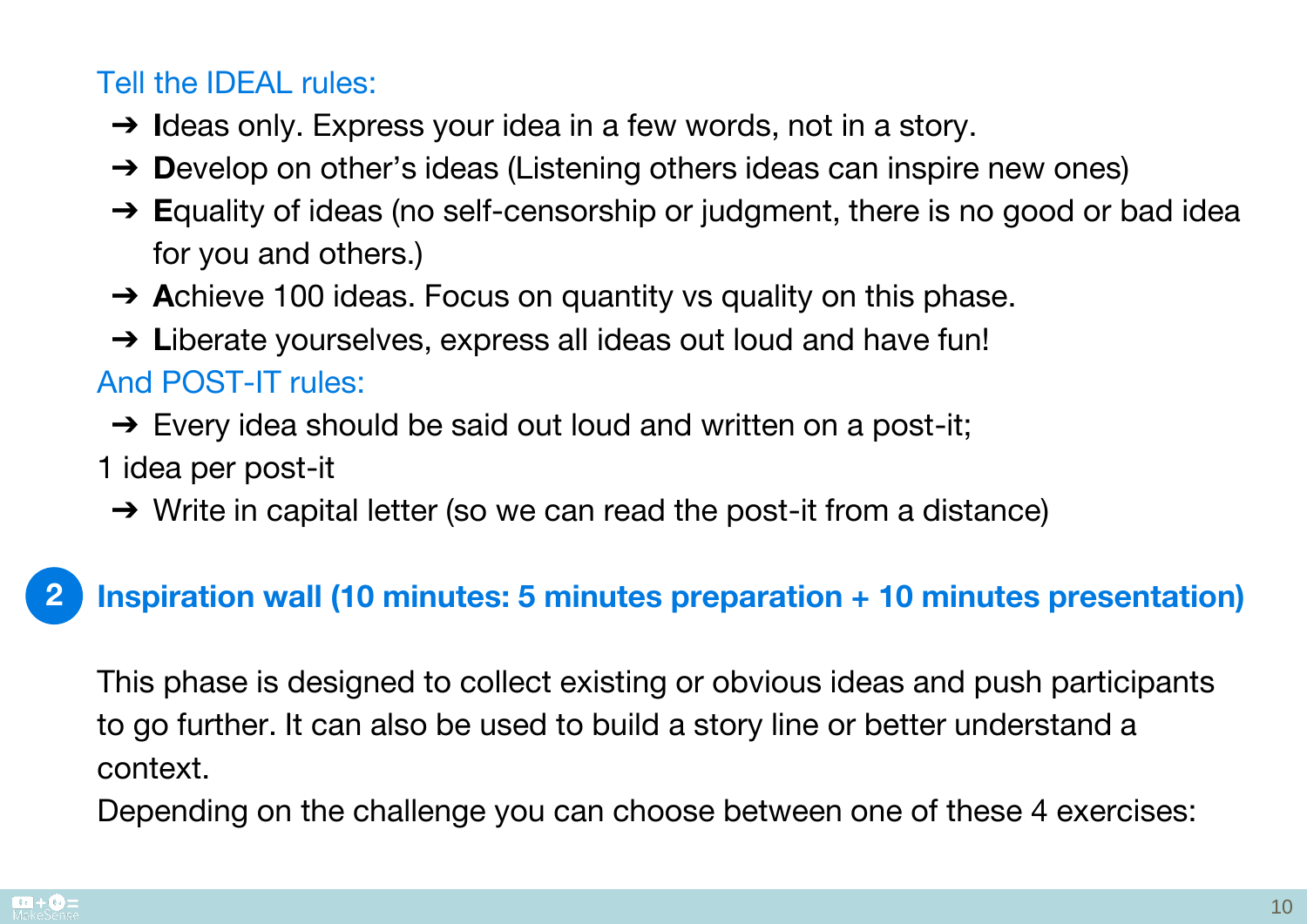## A - Inspirations from existing projects

Ask the participants to individually think about one idea of solutions brought by a company to a similiar challenge than the one of the entrepreneur.

Each participant will then have 15 seconds to present it to the others.

Example: Give one example of communication campaign and tell us why it was a success?

Answer: I like the Coca-Cola communication campaign with names of their bottles because it was a good way to make people feel connected to the brand and push them to make a purchase as they will be willing to find their own name.

## B- Kill your darlings

The aim of this step is to go beyond the most obvious ideas.

1. First, ask participants to write, as a pair, their best idea to solve the challenge. They write their common idea on a post it.

- 2. On another post-it, ask them to write their worst idea.
- 3. And now… ask participants to take their best ideas and…bin them!

Explain to participants that great ideas can't come as easily and that we have to dig more and explore the challenge further.

Ask them to transform the worst idea of their neighbor into a great idea!

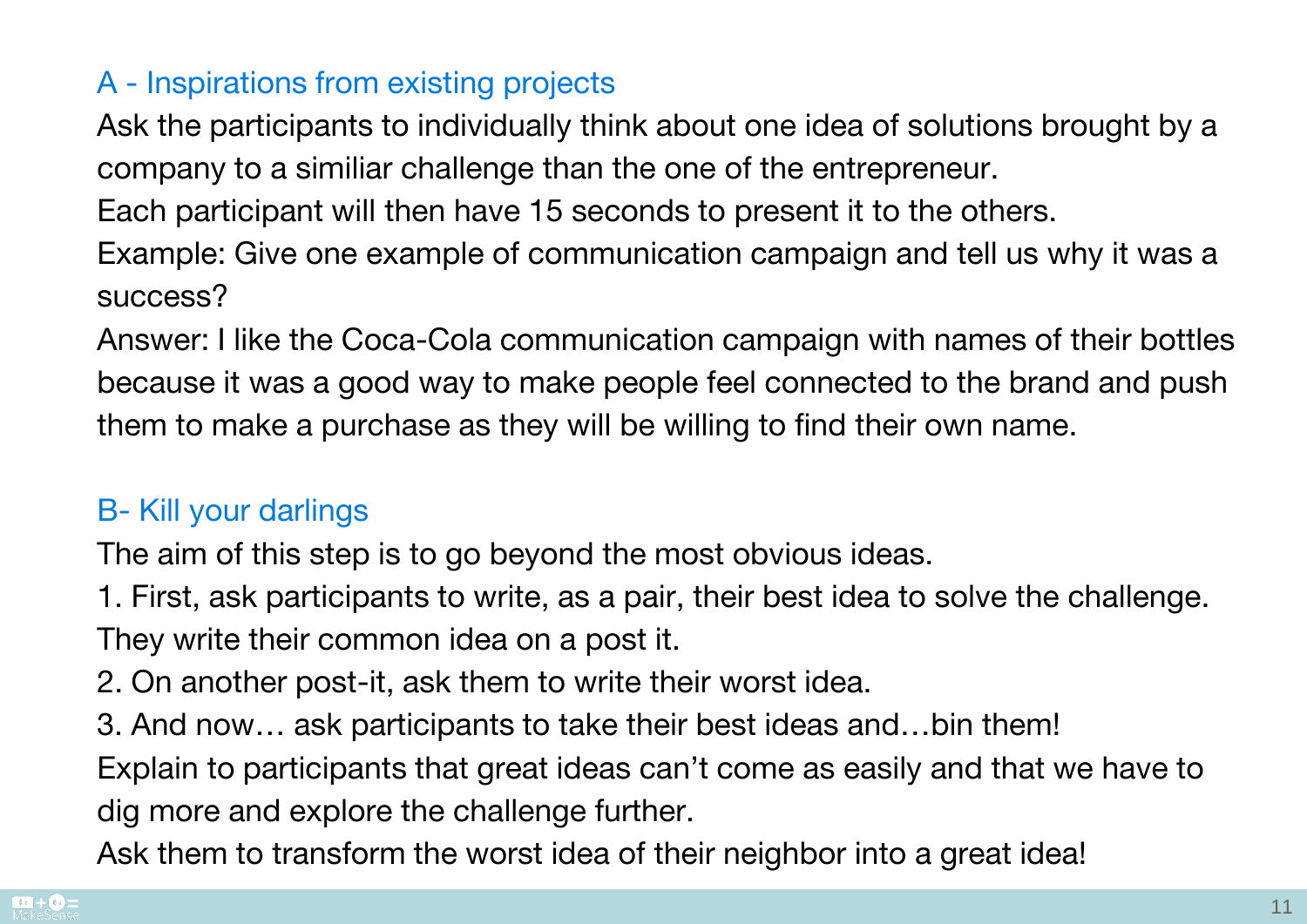## C- Magazine cover

In group of 3 people, ask the participants to imagine the cover of a newspaper or magazine that will tell about the social entreprise years after the solution to today's challenge has been implemented. The covers imagined can be used as storyline / editorial for the ideas and solutions.

#### D- Imagine a personae

If the challenge relates to a specific context ask participants to imagine, in group of 3 people, a portrait of the beneficiaries of the project.

If the project is around refugees for instance, you can ask participants to imagine what is the profile and life of a refugee.

Participants will have to keep these profiles in mind during the workshop and use them during solution.

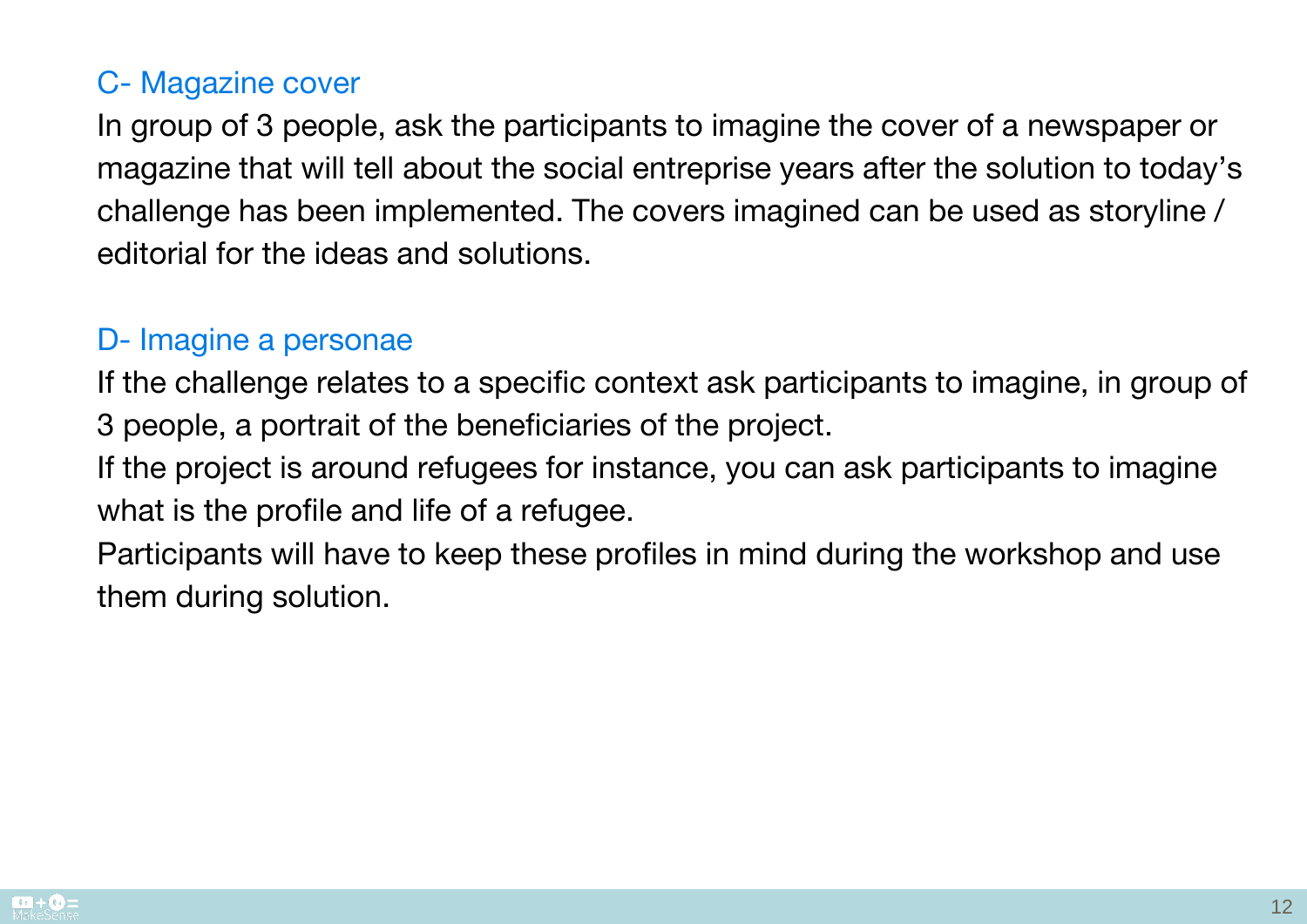#### Brainstorming (35 minutes - 30 minutes for questions / 5 minutes for choices) 3

This phase is the brainstorming part of the Hold-Up, when people have to give as many ideas as possible. To help them, use the 10 questions you prepared! Make sure you don't use more than 35 minutes as a minimum of 40 minutes is needed for the next step.

- → Ask your questions one by one and participants should say their ideas out loud and write them down on a post-it and stick them on the table.
- $\rightarrow$  They don't have to take turns to answer, anyone can answer anytime they have an idea.
- ➔ Ask participants to give at least 10 answers for each question asked (you don't have to wait for the 10 answers it's just to push them to go for quantity!)
- → Be reactive, improvise: if people like/laugh to some answers, dig deeper and ask new questions.
- $\rightarrow$  Stand up and walk around to keep people awake!
- → Repeat the answers people give to prevent yourself from judging answers and to make sure everyone heard the answers.

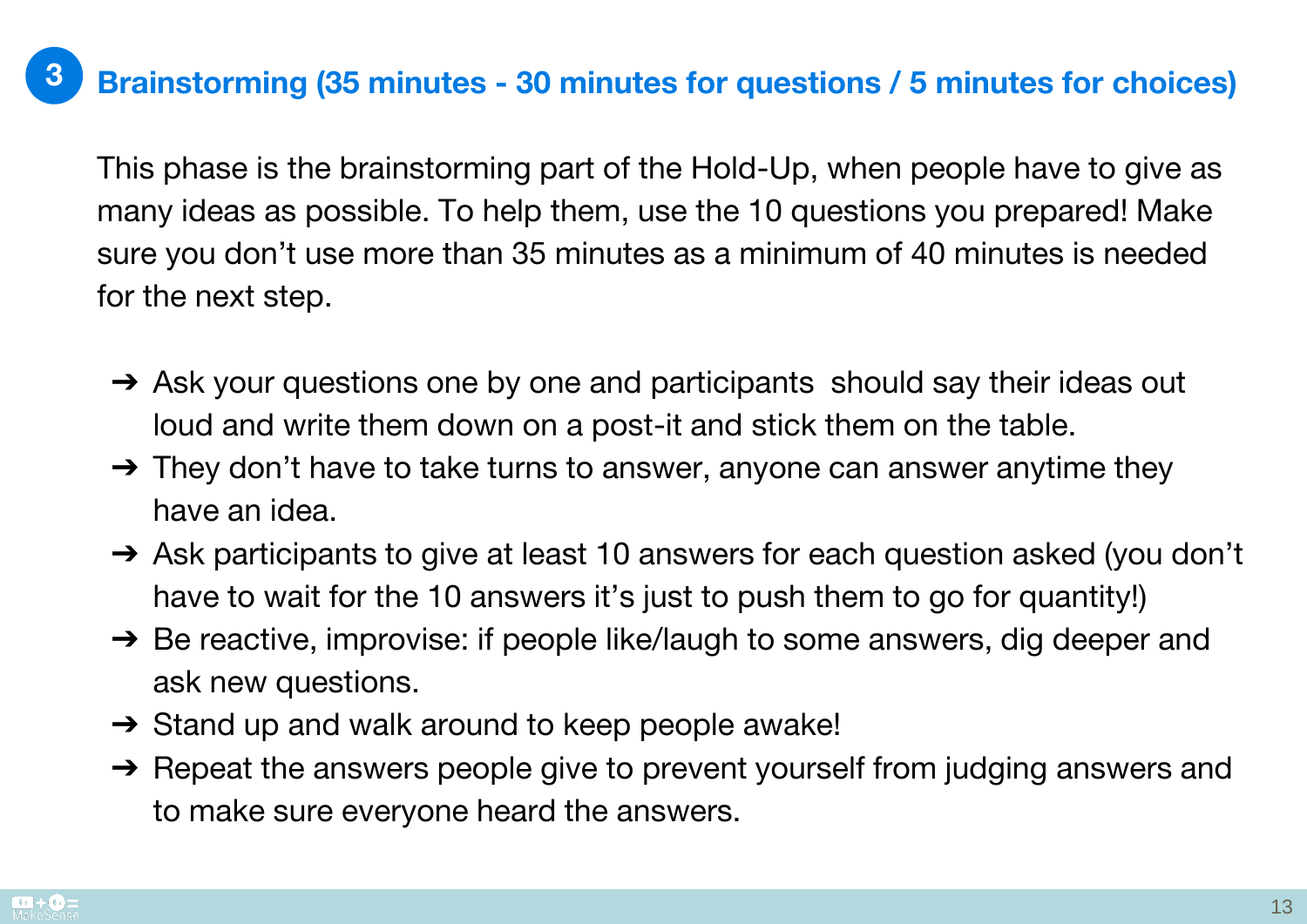Once you're done with the questions and the brainstorming, give 5 minutes to the participants to go through all the post-its on the table.

Ask participants to write down individually the 5 ideas they liked the most, or thought were the most creative on a piece of paper. You can play soft music on the background.



Once people selected their favorite ideas, separate them in small groups of 3 to 5 people.

Tell them to forget about the IDEAL rules and remind them the challenge, objectives and constraints.

They now have to share about the ideas they selected and build a solution together while making sure it corresponds to the challenge, objectives and constraints.

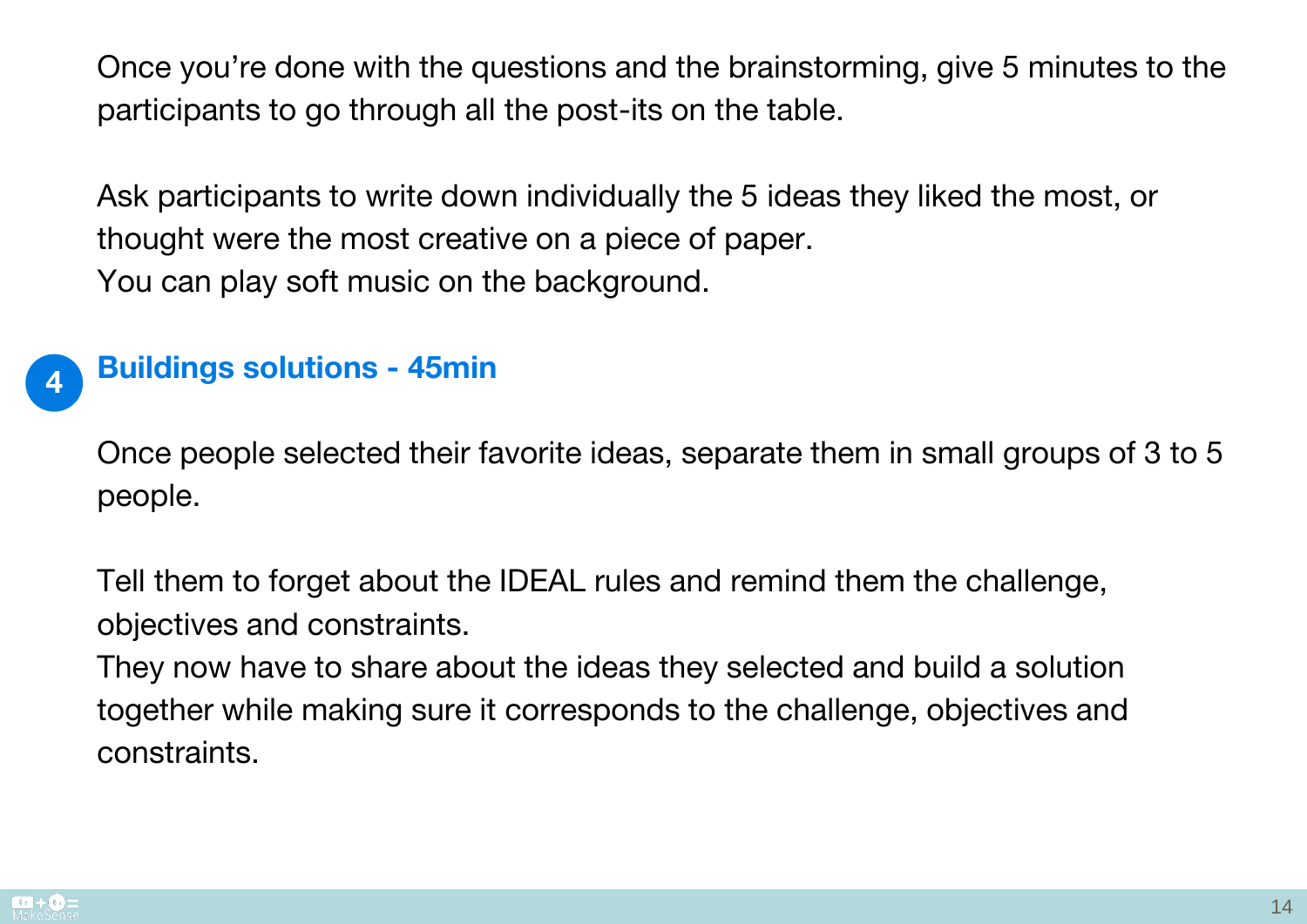To help them formalize their solutions, explain them the output of the Hold-Up you agreed on with the entrepreneur.

Explain the templates and how to use them:

- for instance, you can ask participants to build a basic scenario template. The idea is to draw an image to represent the solution, write a sentence to explain it and give it a title.
- Depending on the challenge, you can use one template per solution or more to make one template for each step of the solutions.
- You can create new templates according to the challenges and share them with the Gang.

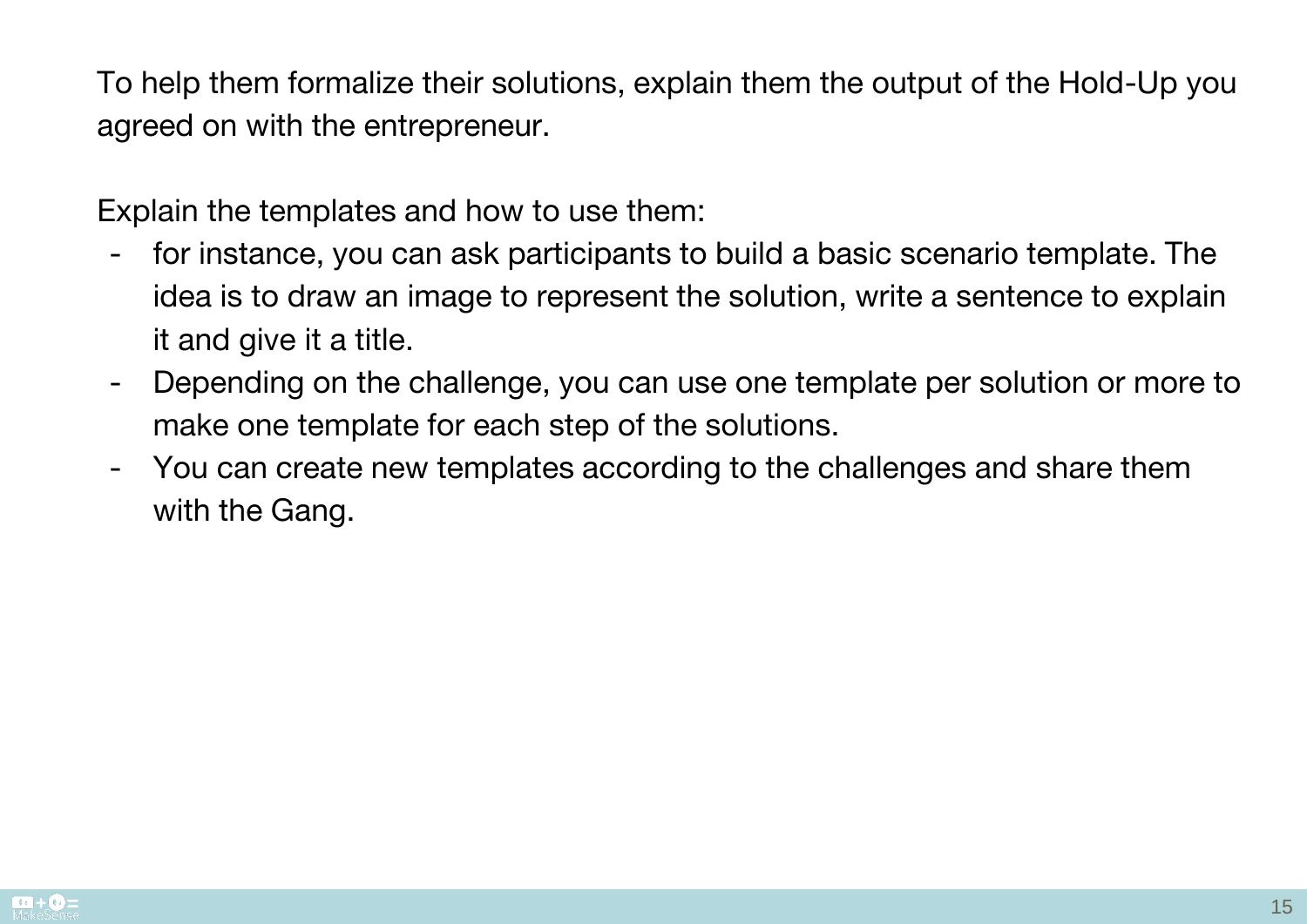Once people start working in groups, pay attention to what's happening.

- $\rightarrow$  Go in each group to see if they understood the guidelines;
- $\rightarrow$  If you see on person giving new ideas like in the post-it phase, tell him this phase is over and that he has to concentrate on the ideas already given. He can share his new ideas with the entrepreneur at the end.
- $\rightarrow$  If a participant is being negative and challenging the methodology or blocking everyone, tell him that the methodology has been tested and that we should continue and make suggestions at the end of the hold up. Or participate as an observer instead.

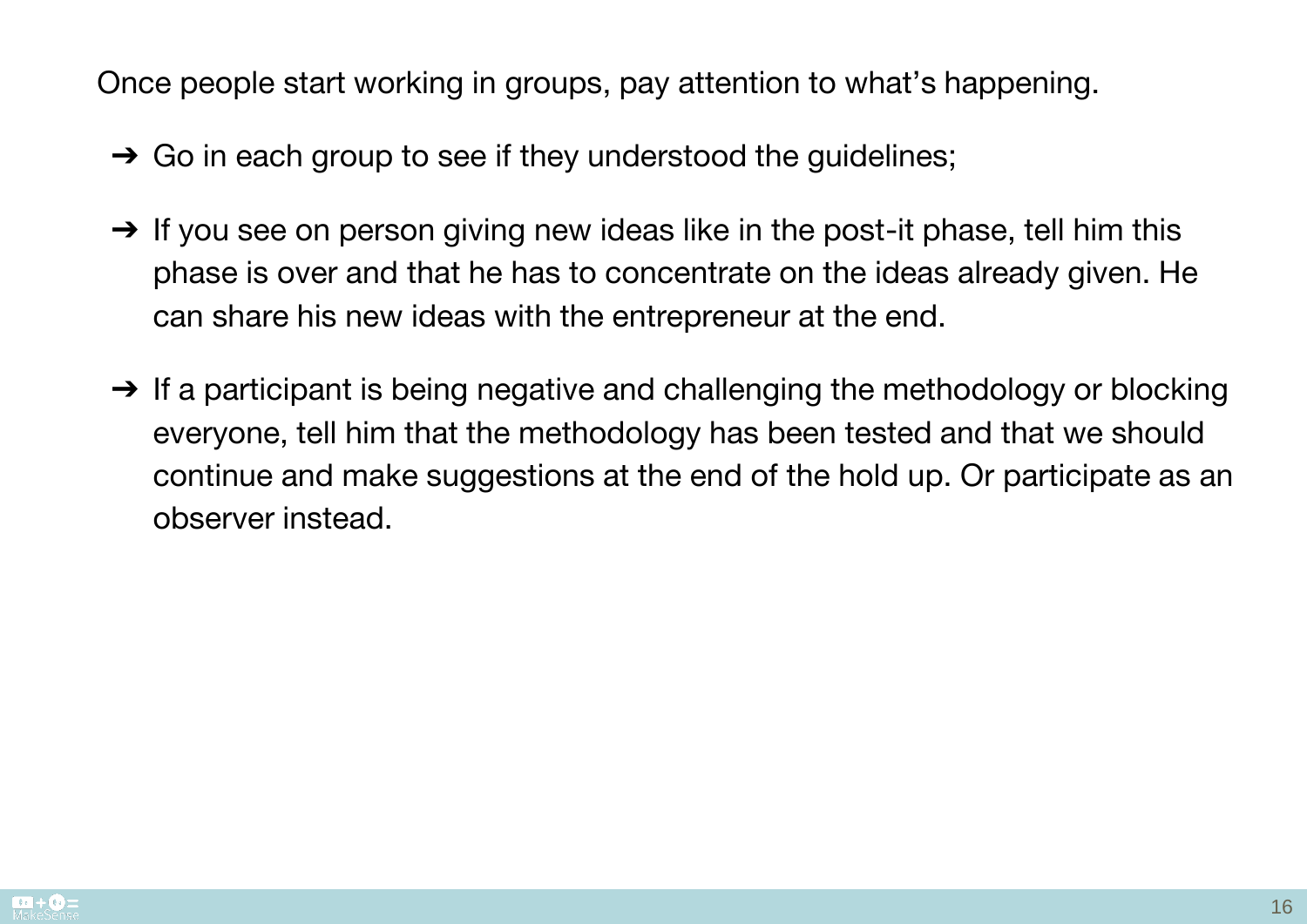#### Presenting solutions - 10 minutes 5

After the 45 minutes of the template phase is over ask each group to briefly present their solution.

Ask the Social Entrepreneur to give some feedback and if there is time left, allow to add some details and check if the handwriting is clear enough to be read by anyone.

Take pictures of the solutions and write down a sentence to explain it in order to fill the solutions template that you can send to the social entrepreneurs, participants and community developer you were in touch with.

Soon, you will be able to upload the solutions directly on the website :)